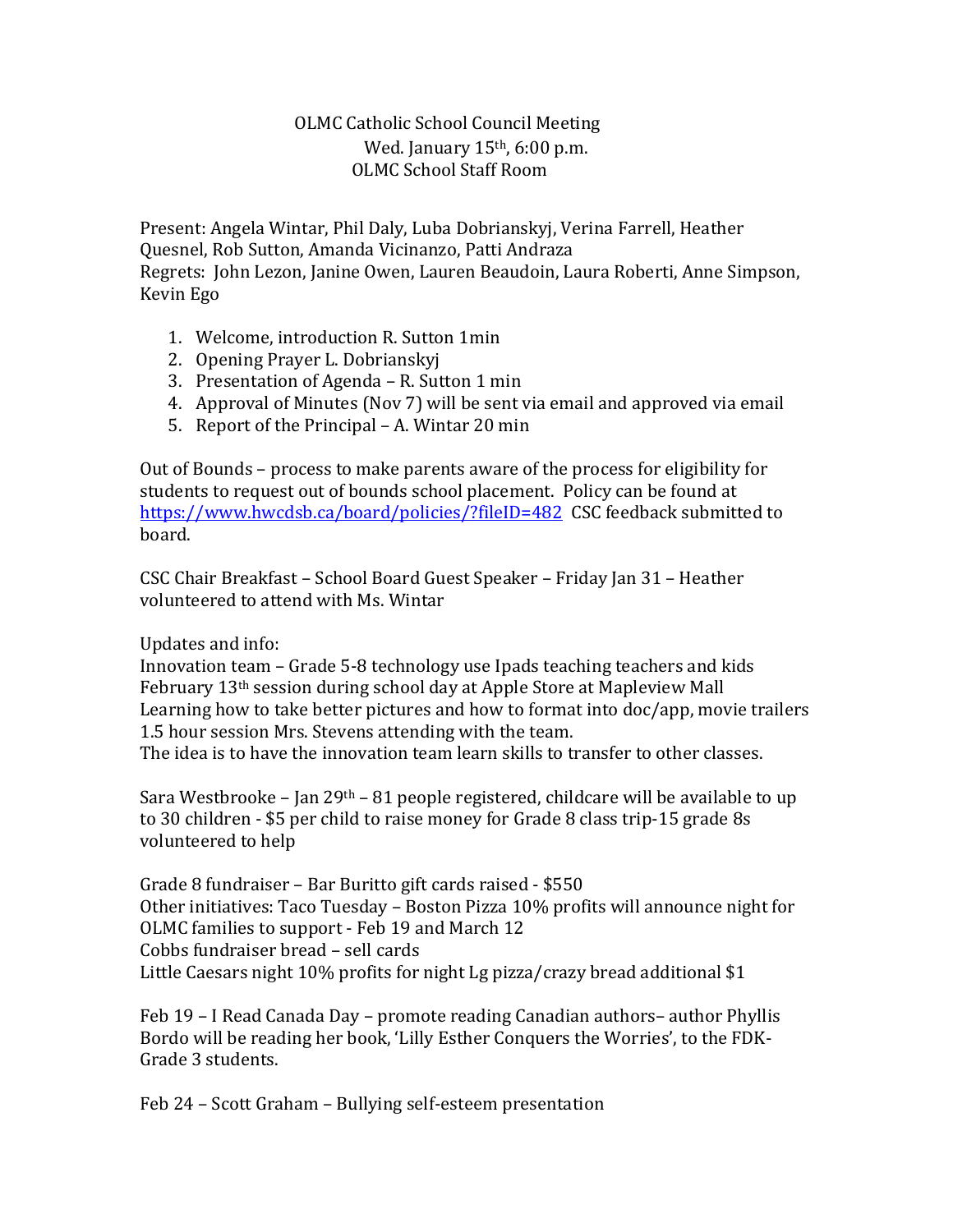Updated Anti-bullying procedures to be put on website

Cast Party - Vanessa/Rob hosted January 16 for all pageant participants- Hot Chocolate, cookies, watermelon party to say thanks for pageant

Mr. Ego has stepped down from Council.

Jan 29 – Monthly awards ceremony will be presenting to out of the cold \$1120 parent donations from Turkey Luncheon. Knitting club presenting them with scarves

6. Report of the Treasurer – H. Quesnel 5 min

Balance Sheet presented – Pageant expenses covered- \$151.97 Ms. Wintar and Luba second

7. Committee Reports

Spirituality Committee – Luba Labyrinth/Sister Solstice – Vanessa Slack – February 25th – cost \$200 Mediation teacher – Lead us through a meditation 101 course- cost \$300 - April  $7<sup>th</sup>$ or 21st

Luba to confirm date.

Heather moved to donate \$500 from council to support these initiatives. Seconded by Rob.

First communion – create your own rosary next meeting Confirmation – Next meeting Mr. Daly to confirm

Hospitality – No report

Fundraising – Pasta Dinner/Bulbs - Looking for volunteers for the night (February 11<sup>th</sup>) and prior to event 2PM – Amanda, Luba, Laura, Rob, Daly, Myron, Verina, Ms. Wintar Available for the night - Samantha Motion to donate \$600 to purchase wine fridge and additional items for raffle by Luba and second by Amanda - Asking council to donate by Jan 27th items for themed baskets (\$50 value) and candy jar Tim Hortons basket, Booze, Sports, Movies Hoping to get pictures to post so we can announce raffle items through website.

Greening Committee – No report